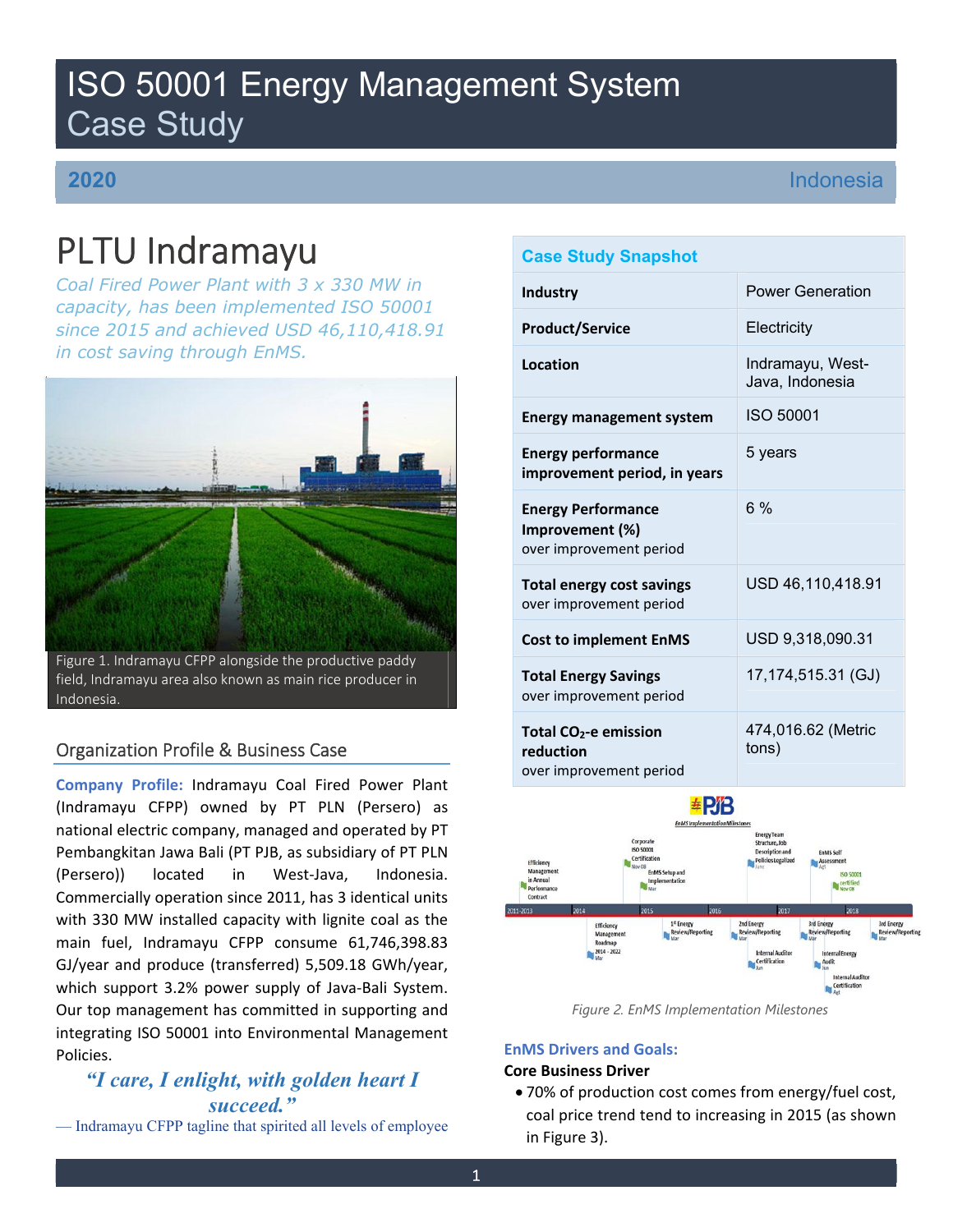



- Increasing competitiveness among power plants, either state‐owned and independent power producers, where the more efficient power plant will be prioritized to be bought its electricity.
- To meet PT PLN Persero's (as the holding company) policy in decreasing production cost of electricity.

### **Survival Driver**

- Ensuring integration of efficiency improvement in performance assessment become more systematic and structured.
- Beyond comply to government regulation (PP No.70/2009) concerning in energy conservation.
- Increasing PROPER (National Program for Assessment of Company's Rating in Environmental Management) assessment point especially in Energy Efficiency Stream and Emission Controlling Stream.
- As state‐owned company, we are committed to participate in the government's commitment to reduce 834 million tons of  $CO<sub>2</sub>e$  in the unconditional target (CM1) and 1,081 million tons of  $CO<sub>2</sub>e$  on the conditional target (CM2) in 2030.

# *"We are living in sustainable enough of energy, by EnMS we'll made one of the most valued legacy for the children."*

— Ubaedi Susanto, General Manager

## Business Benefits

#### **Tangible Benefits:**

#### **Financial benefits:**

Energy cost saving calculated based on gap between actual energy intensity compared to the baseline then multiplied by electricity generated and energy cost in

each year. Indramayu CFPP has reduced cumulative 6% energy intensity equal to US\$ 46,110,418.91 energy cost saving in 2015‐2019 (4.95 times of implementation cost), which is 1.46% better than energy efficiency road map (5 years plan) target for 2019.

## *"To keep going business in competitive merit order system, EnMS is the only way out"*  —Syarief, Engineering Manager



*Figure 4. Cusum of Energy and Cost Saving CFPP Indramayu*

#### **Environmental benefits:**

The energy conservation efforts impacted  $CO<sub>2</sub>$  emission reduction of 474,016.62 ton equivalent in 2015‐2019, since coal as the main energy,  $CO<sub>2</sub>$  reduction calculated based on energy saving (in gigajoule) multiplied by  $CO<sub>2</sub>$ emission factor 27.6 kg/GJ for Lignite (2006 IPCC Guidelines for National Greenhouse Inventories) as shown in Figure 5.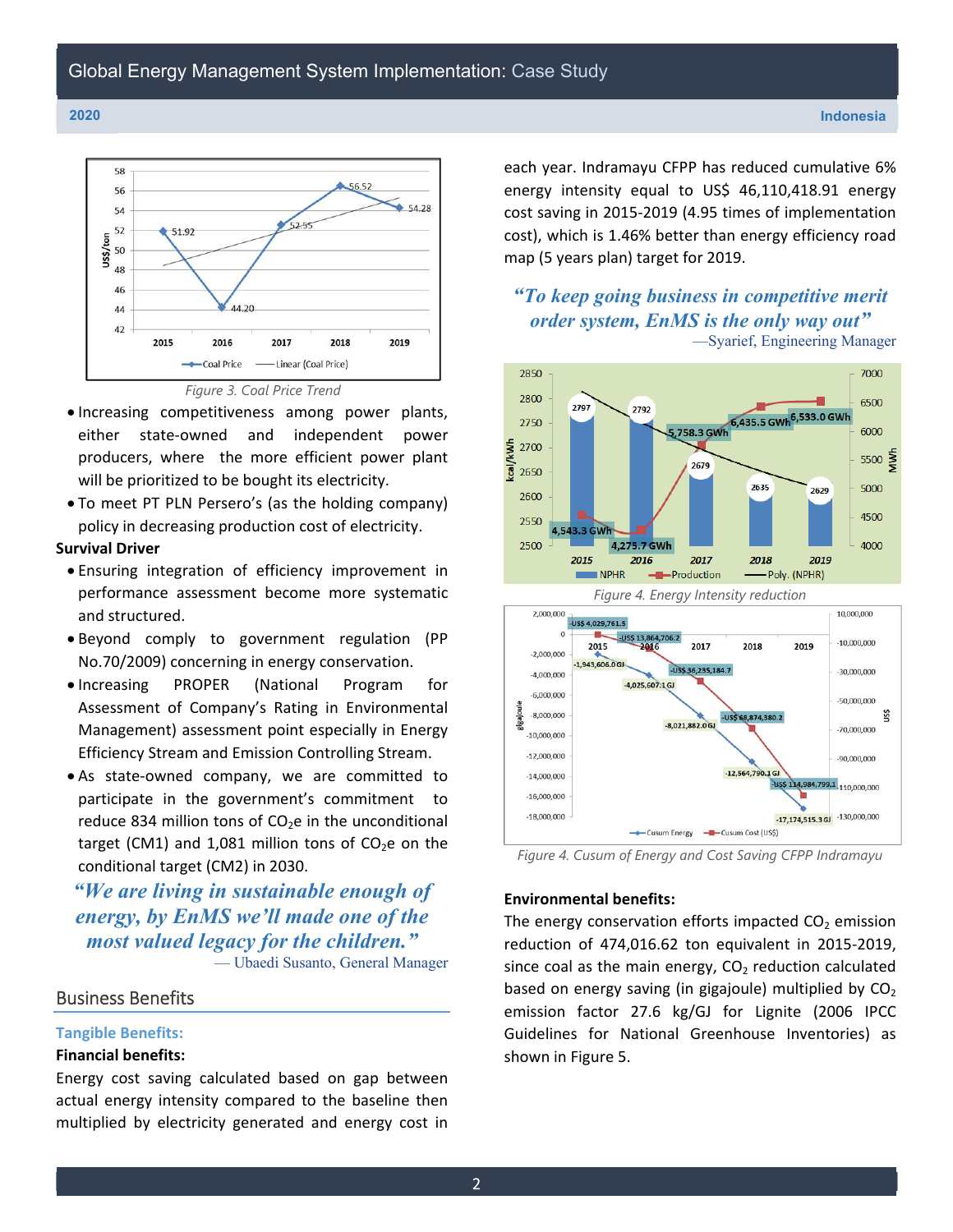





*Figure 6. Fly Ash and Bottom Ash used to produce paving block for CSR program and cement industry* 

We have achieved 2,392,518.8  $m^3$  of water conservation in 2015‐2019 calculated based on reducing freshwater usage from the implemented programs.

**Productivity Benefit:** Decreasing in energy intensity (6% in 2015‐2019) lead to higher load capacity trusted and asked by the grid dispatcher, the production has increased ±43.79% in 2015 to 2019 (as shown in Figure 3).

#### **Intangible Benefits:**

During EnMS implementation we have received several achievements, such as:

- The Best Power Plant on Heat Rate Reduction 2017 from PT PLN (Persero) Java‐Bali Region as the main customer.
- The Best Power Plant 2018 and 2019 from PT PLN (Persero) Java‐Bali Region.
- As the benchmark unit on 5S implementation for Power Plant Category 2018 within PT PLN (Persero) group.
- The Most Improved Effort Electricity Safety Power Plant 2018 in Subroto Award (National Energy Efficiency Award)
- The success story on implementing EnMS and considered as the best plant performance, many others power plant made Indramayu CFPP as benchmark unit.
- Indramayu CFPP has received Green classification in PROPER assessment in 2019.
- PT PJB headquarter has formed and facilitated team from another sites in order to improving their energy performance based on our methods and achievements in the late years.
- Increasing awareness of energy conservation can be seen by number of energy efficiency innovation team (consist of 3 up to 5 employee each team) has increased from 3 teams in 2015 to 8 teams in 2019.
- Before EnMS implementation any energy improvement took estimated 12 up to 16 months to complete since identification of ECO list till executed and evaluated, moreover got to be assissted by expert from PT PJB headquarter and research‐ development department of PT PLN, afterward took only 3 months for no/low cost program and 12 months as the quickest for investment program, all conducted by internal energy team and supported by the other departments.

#### Plan

**Top Management Commitment:** Top management has committed to implement EnMS through allocating USD 9,318,090.31 in energy efficiency programs (as shown in Figure 7).



*Figure 7.Budget Allocation 2015-2019*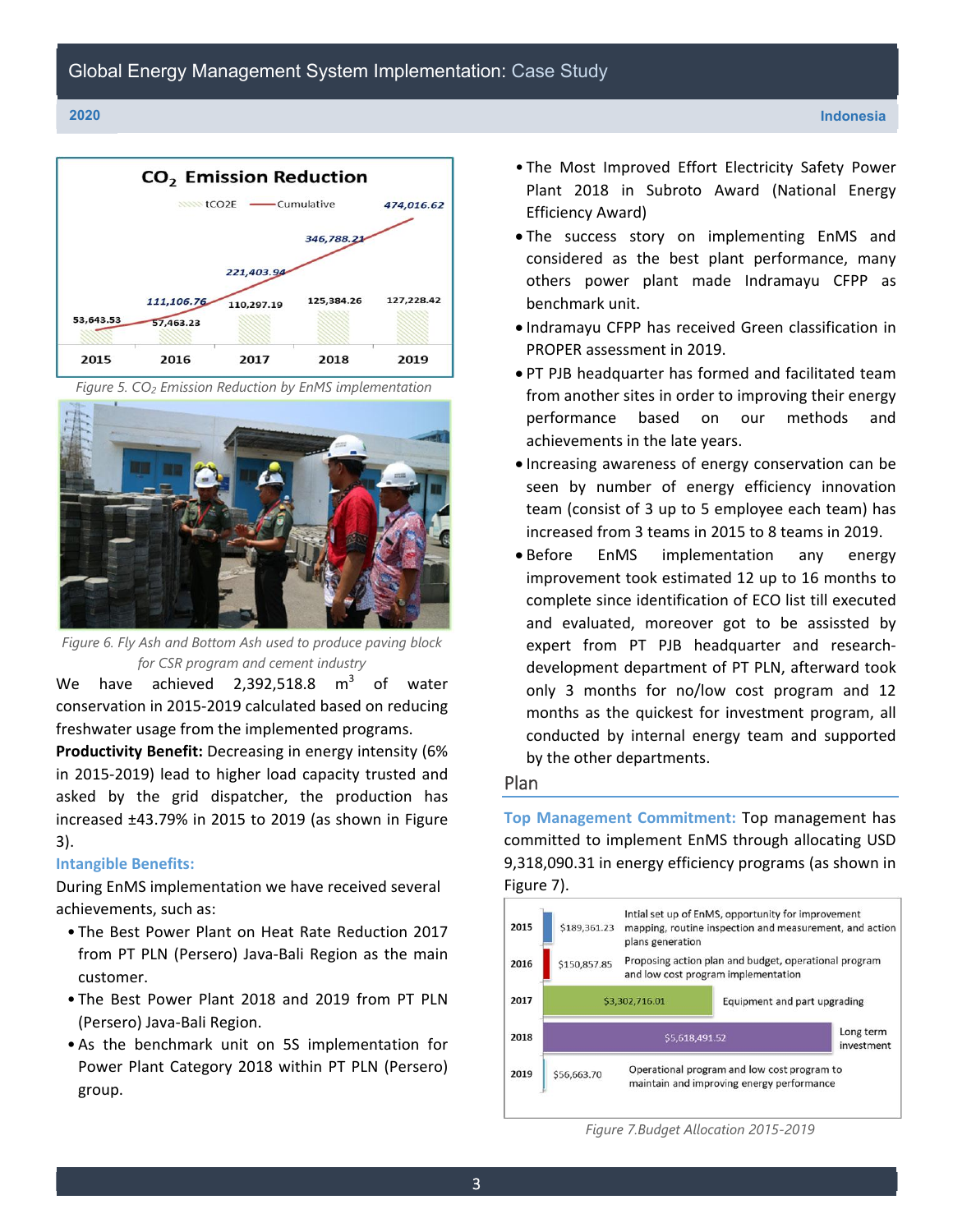The budget allocation was aligned to energy efficiency road map, can also be changed (raised or delayed) when energy audit finding has more priority to be executed. Another top level management commitment was set ISO 50001 implementation to the headquarter office and all plants managed by PT PJB.

**Energy Review, Baseline and EnPI:** Indramayu CFPP has set EnPI, boundaries, and energy baseline based on ISO 50006. As power plant EnPI used is NPHR (Nett Plant Heat Rate, lower value means more efficient), energy baseline was set from one year historical data of operation, normalized by start‐up and shutdown data which using high speed diesel oil.

| Plant No. | <b>SFU</b>                                                    | <b>Driver</b>                                                         | <b>Baseline</b>                                                                                                                                                                                             |                                                                                                                                                             |                                                                                                                                                  |          |  |  |  |  |
|-----------|---------------------------------------------------------------|-----------------------------------------------------------------------|-------------------------------------------------------------------------------------------------------------------------------------------------------------------------------------------------------------|-------------------------------------------------------------------------------------------------------------------------------------------------------------|--------------------------------------------------------------------------------------------------------------------------------------------------|----------|--|--|--|--|
| #1        |                                                               | <b>Heat Rate Nett Capacity Factor</b>                                 |                                                                                                                                                                                                             |                                                                                                                                                             |                                                                                                                                                  | kcal/kWh |  |  |  |  |
| #2        |                                                               | <b>Heat Rate Nett Capacity Factor</b>                                 | $-0.0479x$ 7 + 1.7206x + 2828.4                                                                                                                                                                             |                                                                                                                                                             | 0.87                                                                                                                                             | kcal/kWh |  |  |  |  |
| #3        |                                                               | <b>Heat Rate Nett Capacity Factor</b>                                 |                                                                                                                                                                                                             |                                                                                                                                                             | kcal/kWh                                                                                                                                         |          |  |  |  |  |
|           |                                                               |                                                                       | Figure 8. Baseline and EnPI<br>PT PEMBANGKITAN JAWA BALI<br>RВ<br>PIB INTEGRATED MANAGEMENT SYSTEM<br><b>FORMULIR</b><br><b>UBJ GAM</b><br><b>MORANEEYS!</b><br>LAPORAN EFISICNSI BULANAN UNIT              | <b>Bevisi</b><br><b>Holaman</b>                                                                                                                             | LAPOBAN MPHR USIGBAN INDIAAAANU<br>September 2019<br>No Dokumen<br>FMY04.1-01-18<br>Tanggai Terbit<br>Liuni 2015<br>01<br>: 11 dari 11           |          |  |  |  |  |
|           |                                                               |                                                                       |                                                                                                                                                                                                             | Heat Rate Locces Usit 1                                                                                                                                     | SSegmentum 2016                                                                                                                                  |          |  |  |  |  |
|           |                                                               | LEMBAR PENGESAHAN                                                     | <b>Pierreler</b><br>Gerentse Grina Ontpiet Britis                                                                                                                                                           | <b>Belgium</b><br><b>COMPA</b><br><b>YA1800</b><br>312176.960                                                                                               |                                                                                                                                                  |          |  |  |  |  |
|           |                                                               | LAPORAN AUDIT ENERGI-                                                 | 2. MERCOUNTAE BOURNE<br>जिं<br>factor and \$4140, \$100m                                                                                                                                                    | 385.17<br>11.60 Main                                                                                                                                        | 86.46<br>$\overline{m}$                                                                                                                          |          |  |  |  |  |
|           |                                                               | PUTLI INDIRAAGAYU 3 X 330 KBW                                         | Other Science BushAMPs<br>A Operator Controllable                                                                                                                                                           |                                                                                                                                                             | 1958.95                                                                                                                                          | 1930.00  |  |  |  |  |
|           |                                                               | 3017<br>DRAWING CRAN II                                               | Total Clubs use of Con-<br>2 DOM OLIVE GAR N<br><b>Ian Steat Tententum</b><br>a 4-3 Fallest Steen Tumpwaters<br>It lines shout Pressure refine<br>it byder rate to belie. %<br>3 O'close cannon Callier, In | 188<br>#1.26<br>M22<br>3.89<br>2.85<br>$500 - 60$<br>$\frac{1}{2}$<br>681.9<br>136.77<br><b>SIT 2</b><br>ings.<br>77.48<br>$\overline{0}$<br>$\overline{a}$ | 1530 8.86 1.9340<br>$\overline{1}$<br>$+80$<br>15.86<br>$tan 454$ $6.86$<br>10 100 00<br>ECI 80 1.80<br>$1001330 - 146$                          | ÷<br>w   |  |  |  |  |
|           |                                                               |                                                                       | <b>B</b> Livit Corporation                                                                                                                                                                                  |                                                                                                                                                             |                                                                                                                                                  |          |  |  |  |  |
|           |                                                               |                                                                       | 1 PLATAS POWER TO THEFT<br><b>Tar-Tisan Pizz, III</b><br>a bone irem fire to                                                                                                                                | $rac{4756}{156.09}$<br>#8<br>569.00<br>565.07<br>7158<br><b>MAN</b>                                                                                         | <b>TOTH</b><br>72<br>$-0.188381$                                                                                                                 |          |  |  |  |  |
|           |                                                               | Economic Jacqu Penhasia<br>Staf Penetcanaan dan Pengescialian Operaci | e Roquino canos m<br>Coleman Values 18                                                                                                                                                                      | \$17 1.00<br>翠<br>1.60<br>x<br>$-1.98$                                                                                                                      | $\frac{1}{2}$<br>$^{\circ}$<br><b>SURFACE OF THE ATT</b>                                                                                         |          |  |  |  |  |
|           |                                                               | <b>Indiamayis, 28 Departder, 2017</b>                                 | <b>C. Terhine Component</b><br><b>BP Token Elkowin</b><br>P Totale Efficiency.<br>3 J.F Tata'a Littuan                                                                                                      | 16.38<br>\$2.17<br>w.<br>81.79<br>88.14<br>m <sub>k</sub>                                                                                                   | $\begin{array}{ c c c c c c c } \hline 3.01 & 0.00 & 1.00 \\ \hline 3.01 & 0.00 & 1.00 \\ \hline 3.0 & 0.01 & 1.00 \\ \hline \end{array}$        |          |  |  |  |  |
|           | <b>Suercrist</b><br>Spv3. Persocansin die Pengerdalan Operasi | Mengels hut                                                           | D Cycle Component<br>$2.010$ rate at $4$<br>a mouses to<br>4 SUDDAYS<br>$\frac{1}{2}$ (271) (1794)]<br>$\frac{1}{2}$ (TI) LESS 4. 5<br>E Boler Component<br><b>REPLACING</b>                                | . .<br>$\overline{\mathbf{c}}$<br>$-34$<br>1/2<br>69<br>73<br>332<br><b>A</b> MH<br>1.55<br>$\overline{\mathbf{v}}$<br>7.7<br>$+1$<br>$\overline{u}$<br>73  | 160 4 to 1 6.00 T<br>$1.1400$ 6.00<br>1201001 0.00<br>$-153$ $+66$ $-5.00$<br>$100 - 100$<br><b>TOM</b><br>$1211102$ $120$<br>49 530 1.00        |          |  |  |  |  |
|           |                                                               | <b>Islander Operad</b>                                                | Ay ababa' Lessage.<br>ty truck Fluctures III<br><b>CF Fax Ind. In Time</b>                                                                                                                                  | $\frac{0.5}{17.9}$<br>2.36<br>MO<br>12.54<br>28.90                                                                                                          | $-101400$ $+00$<br>$\begin{array}{ c c c c c c } \hline 1.69 & 0.9 & 1.89 \\ \hline 2.68 & 0.06 & 0.06 \\ \hline \end{array}$<br>$-2.58 - 61.76$ |          |  |  |  |  |

*Figure 9. Energy Audit Report and Heat Rate Gap Analysis*

on Monumettown<br>| Apyllon<br>| Leadylon = China = China<br>| Line

PT PEMBANGKITAN JAWA BALI **INIS JASA OPERASI DAN PEMELIHARAAN PLTU** 

Significant Energy Used was heat losses value (using heat rate gap analysis between each component to its reference value), classified (adopted from EPRI Heat Rate Improvement Reference Manual TR‐109546) into operator controllable, unit controllable, turbine component, boiler component, cycle component, and make up water. Heat losses obtained from internal energy audit, monthly efficiency report or monthly performance test report.

**Objective and Target:** Top management has stated Indramayu CFPP targeted to reduce energy efficiency 0.35% equal to USD 514,241.69 by 2022 was top‐down base according to long term plan shown in Figure 10.

Corporate has targeted ISO 50001 certification for all plants (Indramayu CFPP is one of them) under its management in 2018 and achieved it in 2018.



**ECO List and Action Plan:** The heat rate gap will be ranked into top ten losses, so it can be focused into program or action plan of energy efficiency improvement. The top ten losses will be analyzed to generate recommendation of possible improvements (the energy conservation opportunity) and classified into three approach: operational (no cost or low cost), investment, and maintenance. Those cost demanding recommendations will be followed up by Engineering Department and Maintenance Department through generating detailed action plan, feasibility study, budgeting, risk analysis, and time of execution. Execution of program that has been approved for its budget then controlled by Engineering or Maintenance Department, Operation Department as supporting and ensuring the operation safety. Evaluation of the program conducted by performance engineer and energy team members, then the results will be reported to the top management.

#### Do, Check, Act

**Action Plan Implementation:** We have manifested top rated programs that have been implemented and resulted in significant energy saving as follows:

| <b>NO</b> | <b>ENERGY PERFORMANCE</b>                  | 2015       |              | 2016<br>2017 |                                      |              |              |              | 2018          | 2019       |              |  |
|-----------|--------------------------------------------|------------|--------------|--------------|--------------------------------------|--------------|--------------|--------------|---------------|------------|--------------|--|
|           | <b>IMPROVEMENT PROGRAM</b>                 | Cost (USD) | Saving (USD) | Cost (USD)   | Saving (USD)                         | Cost (USD)   | Saving (USD) | Cost (USD)   | Saving (USD)  | Cost (USD) | Saving (USD) |  |
|           | <b>OPERATIONAL</b>                         |            |              |              |                                      |              |              |              |               |            |              |  |
|           | <b>Boiler Combustion Optimization</b>      |            |              |              |                                      | 364.81       | 1,372,255.25 | 22.665.09    | 1.102.860.75  | 6,502.75   | 712.412.18   |  |
|           | <b>INVESTMENT</b>                          |            |              |              |                                      |              |              |              |               |            |              |  |
|           | Modification of cooling and sealing        | 11.128.85  | 17.506.41    | 1.387.74     | 200.134.58                           | 1.387.74     | 296.263.89   | 1.387.74     | 242.027.57    | 1.387.74   | 156, 341. 94 |  |
|           | system for Circulating Water Pump          |            |              |              |                                      |              |              |              |               |            |              |  |
|           | Modification of booster pump and           |            |              |              |                                      |              |              |              |               |            |              |  |
|           | backwash line to improve vacuum pump       | 33.767.46  | 418,445.81   | 5.005.20     | 530.086.19                           | 5.005.20     | 797.633.54   | 5.005.20     | 641.045.99    | 5.005.20   | 414.094.86   |  |
|           | performance                                |            |              |              |                                      |              |              |              |               |            |              |  |
|           | Reverse Osmosis Plant Installation         |            |              |              |                                      | 3.283.293.51 | 2,197,561.78 | 27.220.21    | 1.766.147.11  | 27.220.21  | 1.140.873.60 |  |
|           | Fail safe Protection for Electrostatic     |            |              |              |                                      |              |              | 4.430.60     | 1.941.197.82  | 3,305.18   | 1.581.668.77 |  |
|           | Precipitator                               |            |              |              |                                      |              |              |              |               |            |              |  |
|           | <b>MAINTENANCE PROGRAM</b>                 |            |              |              |                                      |              |              |              |               |            |              |  |
|           | Valve uperading for turbine and boiler are | 144,464.91 | 3,480,785.92 | 144,464.91   | 4.409.451.66                         | 12.664.76    | 2.122.237.02 | 12.664.76    | 5.332.456.01  | 12.664.76  | 3,444,593.19 |  |
|           | 2 Dredging intake canal                    |            |              |              |                                      |              |              | 5.545.117.92 | 1.308.257.12  | 577.86     | 845,091.56   |  |
|           | <b>TOTAL</b>                               | 189.361.23 |              |              | 3.916.738.14 150.857.85 5.139.672.43 | 3.302.716.01 | 6.785.951.47 | 5.618.491.52 | 12.333.992.36 | 56.663.70  | 8.295.076.12 |  |

*Figure 11. Energy efficiency improvement programs 2015-2019*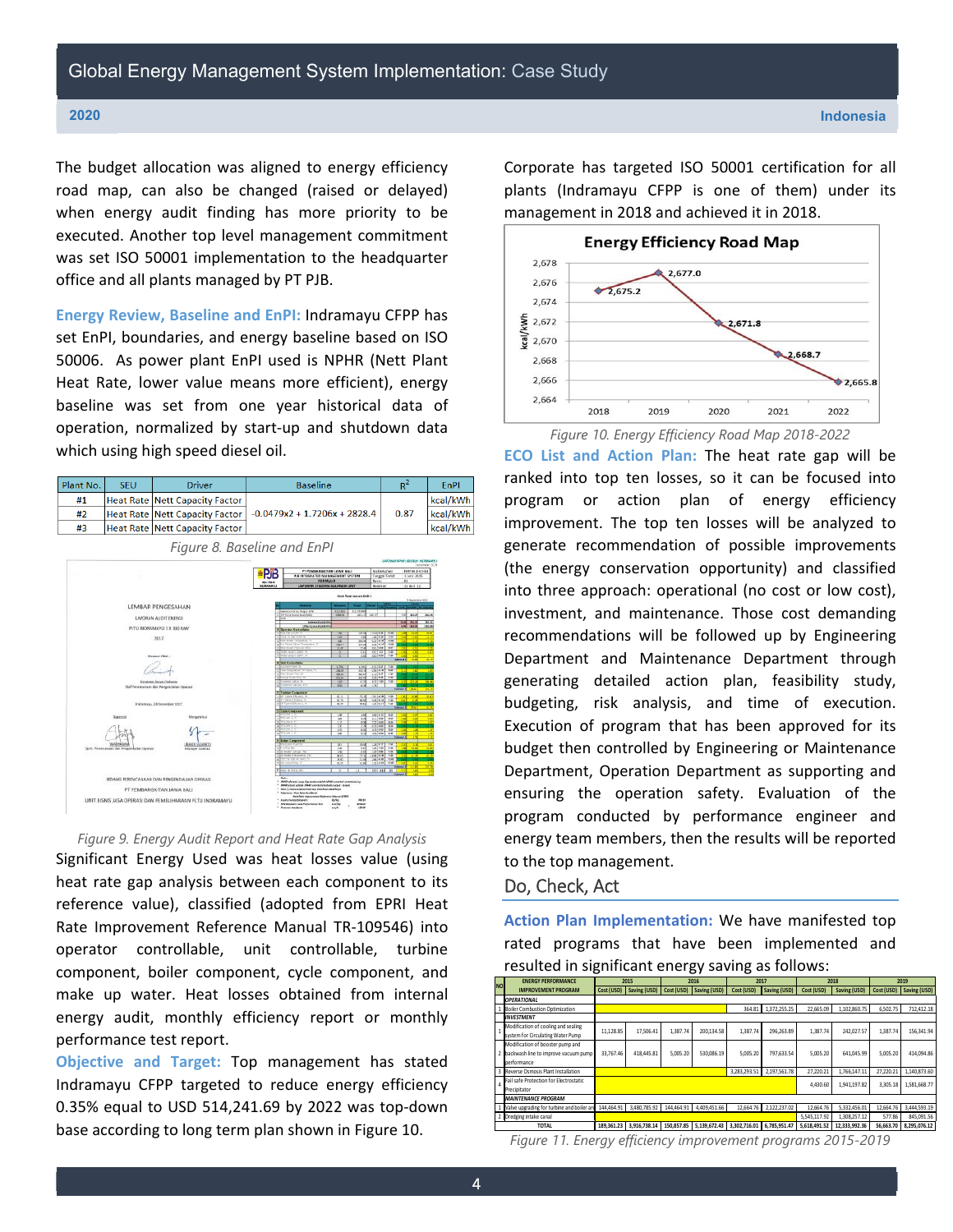**CONTRACTOR** 

**Design and procurement:** The biggest impact in improving energy performance came from valve upgrading (material, operation pressure and temperature) in boiler and turbine area since 2015 to 2019, resulted on 10,128,219 GJ equal to USD 18,789,523.80.

**Capacity Building:** Indramayu CFPP has **participated in** activities related to energy conservation as follows:

- Capacity building and certification of Energy Manager 29‐30 Mei 2016; capacity building and certification of Energy Auditor 19‐20 Mei 2016,18 Mei 2017, 16‐19 July 2019. Indramayu CFPP has 1 energy manager and 3 energy auditor.
- Reviewing operation system and power plant equipments to maintain efficient operation.
- Community of practice plant performance calculation and how to optimizing boiler combustion by operational approach.
- Participated in heat rate workshop for thermal power plants.
- Knowledge sharing focusing on plant performance improvement to another power plants within PT PLN (Persero) group.
- Participated in workshop themed Water‐Steam Cycle assessment.

**Monitoring Measurement Plan:** Each implemented program monitored on daily basis (daily report, shift report, Navitas as CMS used to manage PT PJB's energy management for all power plants under its management), on weekly basis (measuring: flue gas exit temperature, as fired coal analysis, unburned carbon in ash, heat loss), and monthly basis (efficiency report, concession report). Whilst efficiency improvement program during overhaul period monitored by maintenance team, and evaluated by performance engineer after the plant has been synchronized. If a gap still found, then energy team will bring up recommendation to be discussed in the next energy meeting. Low level management up to Board of Director are able to check the energy status through Navitas and immediately giving feedback when inefficiency indication shown. Every level of employee are able to monitoring the current operational performance

through intranet web‐based dashboard as shown in Figure 12. It shows several operational performance indexes such as: Nett Plant Heat Rate, Equivalent Availability Factor, Equivalent Force Outage Rate, Sudden Outage Factor, Scheduled Outage Factor, Nett Capacity Factor, current gross and nett loads.



 *Figure 12. Real-time monitoring, Plant Performance Dashboard*

| A: Skinen + Entry Operator + Northgan + |               | $\alpha$                                             |     |                         |   |                            |                        |                |                                             |
|-----------------------------------------|---------------|------------------------------------------------------|-----|-------------------------|---|----------------------------|------------------------|----------------|---------------------------------------------|
| The Legal of                            |               |                                                      |     |                         |   |                            |                        |                |                                             |
| m.<br><b>Actions</b>                    | <b>Hymna</b>  |                                                      |     |                         |   |                            |                        |                |                                             |
| Solida                                  |               |                                                      |     |                         |   |                            |                        |                |                                             |
| <b>Michile Name</b>                     |               | <b>Entry Shift Data Gascia</b>                       |     |                         |   |                            |                        |                |                                             |
| (d) brity thenes                        |               | FORD DEVICE AND IN TANGALLAYER                       |     |                         | ۰ |                            |                        |                |                                             |
| forchioca<br>$\alpha$                   |               | <b>Rocke Keelergack Class: Electronic Production</b> |     |                         |   |                            |                        |                |                                             |
| <b>B</b> bachaus                        |               | code unit:                                           |     |                         |   |                            |                        |                |                                             |
| G DOLSENMOUNE                           | <b>Secret</b> |                                                      |     |                         |   |                            |                        |                |                                             |
| (ii) Entry HCBH Dularean)               |               |                                                      |     |                         |   |                            |                        |                |                                             |
|                                         |               | Page 1   18 34   31   32   22                        |     |                         |   |                            |                        |                | Including page 1+11 of 252                  |
|                                         | <b>Chatus</b> | Halomeon Unit                                        |     | Unit: Tempel            |   | Jen Dhit Fork State Kingda | Cerre Corto            | Davis C. Notes |                                             |
|                                         |               |                                                      |     | 02 13-85-2213 01. 3 253 |   |                            |                        |                |                                             |
|                                         | ۰             |                                                      |     | 02 13-06-2013 00 3      |   | 70                         | IBMCI Feedwater ourse  | 12020 1        | Katooren outet tooster selenga diski        |
|                                         |               |                                                      |     | 65 12-30-2012 ML 1      |   | 218                        |                        |                |                                             |
|                                         |               |                                                      |     | 03 12-96-2012 11: 1     |   | 220                        | DON'T WHEN CORP.       | $-0.0011$      | Plasting Information of Hill DC             |
|                                         |               |                                                      |     | 02 11:05:203 00 1       |   | $-211$                     |                        |                |                                             |
|                                         | п             |                                                      | 65  | 11.06.2013 08: 1        |   | 220                        | EXTERNATION CONTINUES. | 4600.8         | Hill was any pump letter, interapyoint been |
|                                         | c             |                                                      |     | 02 37-85-2013 16 2      |   | 211                        |                        |                | Perbalan mil 2A salesa                      |
|                                         |               |                                                      | ec. | 27.35.2713 28 1         |   | 256                        | 1920 Of General rolls  | <b>MZD 8</b>   | nic ob derays oil 20 high bins open fire    |
| <b>Mecasqu 000</b>                      |               |                                                      |     | 02 05/00/2013 04: 1     |   | 218                        |                        |                |                                             |
| <b>Livercat</b>                         | ۰             |                                                      |     | 02 85-95-2012 06: 2     |   | 2%                         | ISSSEL ave Chu cost    |                | 25.00 E hardboot latubara kurang tagap      |



*Figure 13. Navitas, CMS for Energy Management in PT PJB*

| <b>UBJ OAM</b><br><b>INDRAMAYU</b>                                                                                                                                                                                                                      |                                                  | <b>RESUME PERFORMANCE TEST</b><br><b>BEFORE - AFTER AFTER INSPECTION</b>                                                                                                                                                                                                                                                                                                                                                                                                                                                                                                                    |               |                                                                                                                                                                                                                                                                                                                  |         |                | No. Decusyoned<br>No. Bandal<br><b>Tanggal terbit</b> |                     | (FMV-64.1.1.11)<br>$+18$<br>$-12$ kdi 2016                                                                     |                                            |                                                                                                                                                                                                                                                                      |  |
|---------------------------------------------------------------------------------------------------------------------------------------------------------------------------------------------------------------------------------------------------------|--------------------------------------------------|---------------------------------------------------------------------------------------------------------------------------------------------------------------------------------------------------------------------------------------------------------------------------------------------------------------------------------------------------------------------------------------------------------------------------------------------------------------------------------------------------------------------------------------------------------------------------------------------|---------------|------------------------------------------------------------------------------------------------------------------------------------------------------------------------------------------------------------------------------------------------------------------------------------------------------------------|---------|----------------|-------------------------------------------------------|---------------------|----------------------------------------------------------------------------------------------------------------|--------------------------------------------|----------------------------------------------------------------------------------------------------------------------------------------------------------------------------------------------------------------------------------------------------------------------|--|
| <b>Hasil Penurunan Heat Loss</b>                                                                                                                                                                                                                        |                                                  | <b><i>INVESTIGATION</i></b><br><b>Sidewall Standard</b>                                                                                                                                                                                                                                                                                                                                                                                                                                                                                                                                     | <b>Darks</b>  | <b><i><u>START START START OF GROUP</u></i></b><br>$\frac{1}{2} \left( \frac{1}{2} \right) \left( \frac{1}{2} \right)$<br><b>Talket</b><br>kis.<br>m<br>LAMJE<br>OW<br>CR61<br>6.644<br>石油<br>88.88<br><b>TERES</b><br><b>Last as</b><br><b>Base Long</b><br><b>SAKA</b><br><b>Safan</b><br><b>Lineal Powers</b> |         |                | <b>Advised</b><br><b>MARKET</b><br><b>Telechold</b>   |                     | <b>Montana Concertaint Communications</b>                                                                      |                                            |                                                                                                                                                                                                                                                                      |  |
| Mean Inspection Unit 1                                                                                                                                                                                                                                  |                                                  | <b>Based</b><br>-                                                                                                                                                                                                                                                                                                                                                                                                                                                                                                                                                                           |               |                                                                                                                                                                                                                                                                                                                  |         | Torget<br>٠    | -<br><b>SHANN</b>                                     | ▄                   | <b>HAV</b>                                                                                                     | <b>Show</b>                                | -                                                                                                                                                                                                                                                                    |  |
|                                                                                                                                                                                                                                                         | <b>Ballysia</b><br><b>MARK</b><br>over Rebokant  | <b>He</b><br>lasyken<br>trayly                                                                                                                                                                                                                                                                                                                                                                                                                                                                                                                                                              |               |                                                                                                                                                                                                                                                                                                                  |         | $\overline{1}$ |                                                       | <b>Service</b> pair | $rac{1}{2}$<br>Lith as<br>4,366<br>st.int<br><b>SANT</b><br><b>Hoof Lines</b><br><b>RANGERS LINES IN LINES</b> | <b>SER</b><br><b>Hall Free</b><br>testific | <b>Ballace</b><br><b>APRILE</b><br>Hill Reliabate                                                                                                                                                                                                                    |  |
|                                                                                                                                                                                                                                                         | <b>Earlier RM</b><br><b>Called Fill</b>          | ÷                                                                                                                                                                                                                                                                                                                                                                                                                                                                                                                                                                                           |               |                                                                                                                                                                                                                                                                                                                  |         | 2.75           |                                                       |                     |                                                                                                                | ×<br><b>Contract</b>                       | <b>Kolas 12</b><br><b>Turban PR</b>                                                                                                                                                                                                                                  |  |
| <b>Physical Chinese Last correct Markets</b>                                                                                                                                                                                                            | Forestero<br>Heat Look                           | <b>SIGNAL</b>                                                                                                                                                                                                                                                                                                                                                                                                                                                                                                                                                                               | 158.68        |                                                                                                                                                                                                                                                                                                                  |         | tsal<br>۰      | ▄                                                     |                     |                                                                                                                | <b>Value</b>                               | <b><i><u>Family College International College International College International College International College International College International College International College International College International College Intern</u></i></b><br><b>FRANCISCO</b> |  |
| 3. Ceasing furnace.<br>1. Percentalish socialiseer system.<br>1. Katilinasi 'wirishiai daniper, js./writer/s hot and cold all danger<br>A. Fergerotian dan kelbraal flue gas damper (Superhusion-Reheater)<br>5. Perturban al: Fereire leskage<br>Nate: | 1. Flow Next Ave.<br>AHL TC<br>٠                 | <b>This get largestation lines</b><br>Electroldian chapting door furching poets<br>also be restain eargros indical<br>withges electronical fact<br>researce shirebars before than pro park-<br>milkoat hurtunteko saminggo sakain<br>Massica's interfact pricers carbon<br>lags permits turner, largist himper press<br>buildings, build of adults membratched<br><b>Testing pode start benietyings</b><br><b>Incidental Estherangeus fost</b><br>the rule sales whereas<br><b>International and designed</b><br><b>Templers Have I and a description</b><br>experimes air furator leokaga. |               | 189.55                                                                                                                                                                                                                                                                                                           | 19.26   | in             |                                                       |                     | 46.00                                                                                                          | 170 SK                                     | 1. Fox fire cut<br>Art. Yr                                                                                                                                                                                                                                           |  |
| 1. Clearing starters at heater<br>2. Forbalteri stalling all house<br><b>Printer</b>                                                                                                                                                                    | <b>J. Air Heater</b><br><b>STANDARDS</b><br>ima. | fairceach a d'intinerum chadabhan<br><b>International designs ad Steater days</b><br>saturated day gettings answered                                                                                                                                                                                                                                                                                                                                                                                                                                                                        | $\frac{1}{2}$ | 69.88                                                                                                                                                                                                                                                                                                            | 46.74   | <b>HAL</b>     |                                                       |                     | 31.00                                                                                                          |                                            | E. Air Heater<br>the art Twitterstown and<br>w                                                                                                                                                                                                                       |  |
| 1. Perspeaken dan caesing 6 bolbite blades<br>2. Pergecelan dan perbakan diaphrapin<br>3. Perigo column antiquition valve dan check valve.<br>4. Ceasing in Leasers<br>3. Fangeriskan FIF drain nystere.<br><b>Note:</b>                                | 5. IF Turkins<br><b>Affinitency In</b>           | <b>Kahasat saya ne semperature tou kno.</b><br><b>Superfix no Inteles, alleghnights</b><br><b>Andrew Scotland</b>                                                                                                                                                                                                                                                                                                                                                                                                                                                                           | 86.75         | 97.95                                                                                                                                                                                                                                                                                                            | 33.06   | to:            |                                                       | ٠                   | 5.24                                                                                                           |                                            | War 3. If Taking<br><b>STANDARD</b>                                                                                                                                                                                                                                  |  |
| 1. Ocenny 14' heaters<br>1. Fengerskon HFIR (semarticin, tuto & sheet, rimina)<br>5. Perfusikan dan kalikuasi selem pada tili drain sydnem<br>Note:                                                                                                     | 4. Main Mayers<br><b>Flood To</b>                | Incessive constancer least, to had<br><b>Southern changed state to Phone</b>                                                                                                                                                                                                                                                                                                                                                                                                                                                                                                                | -             | 449.95                                                                                                                                                                                                                                                                                                           | 33.966  | 330            |                                                       | ×                   | 114,632                                                                                                        | sec.                                       | 4. Main House<br>Flore, In                                                                                                                                                                                                                                           |  |
| 1. Pergerollun dari zinaring conderner tubes<br>2. Pergecolusi dari citaring aldels blan<br>1. Pergecakan dan kalibrasi serusan broak yahan<br>A. Pergerakan dari perkulkan yanjuan jeung<br><b>from:</b>                                               | 6. Main Breers<br>Presencial.<br><b>Inchest</b>  | attack budge pade have tubes to:<br>tuniers, starters start system                                                                                                                                                                                                                                                                                                                                                                                                                                                                                                                          | 179.18        | 104.47                                                                                                                                                                                                                                                                                                           | 33.79   | $\blacksquare$ |                                                       |                     | 1.88                                                                                                           |                                            | 5. Middle Mount<br><b>CREW MISSION</b><br><b>Nazione</b> d                                                                                                                                                                                                           |  |
| 3. Pergerokan dari cisardig 1971L/kilor Maltis<br>3. Renamistan dan perbakan disatniam<br>3. Persecutary extraction we've dan check valve<br>8. Counting HP Existens<br>3. Perigecatus: HP 3040; custors<br><b>Parker</b>                               | a. or turking<br><b>UNIVERSITY, N.</b>           | <b>Main colors to requirement too find.</b><br><b>Standis of Intelse, disalinger</b><br><b>ventiling feature</b>                                                                                                                                                                                                                                                                                                                                                                                                                                                                            | $m + n$       | 70.00                                                                                                                                                                                                                                                                                                            | 14.44   | $\blacksquare$ | ×.                                                    | ×                   | 644                                                                                                            |                                            | <b>Milled</b> R. MF Tarking<br><b>UNICALIDADES</b>                                                                                                                                                                                                                   |  |
| 1. Fengandian solve yang tease \$50 suitab disensatium selectus bertru<br><b>Seabardard</b><br>Notes:                                                                                                                                                   | 2. Make Lip<br>Welch AVA                         | famalisis e croita no septer safatar<br><b>MS-ON MEMORY PR. FC MACRAIN</b><br><b>Marketinan Unit 1 adjointments</b>                                                                                                                                                                                                                                                                                                                                                                                                                                                                         | ×             | 4,35                                                                                                                                                                                                                                                                                                             | 5.48    | ×              | œ                                                     | ×                   | 5.84                                                                                                           |                                            | A.O. A. Marketing<br>Misker, It/All                                                                                                                                                                                                                                  |  |
| 1. Kaliforni service WD, praia VAH dan cultat Air Heater<br>2. Perfusions air berates sealing<br>Note:                                                                                                                                                  | <b>B. Air reaster</b><br>isakinga, 194           | older relevantel lateralized<br>mothing and theration: Most commitment, some<br>ally cartes affordance                                                                                                                                                                                                                                                                                                                                                                                                                                                                                      | 6.86          | 5.00                                                                                                                                                                                                                                                                                                             | 6.44    | 148            |                                                       |                     | 11,840                                                                                                         |                                            | <b>B-RAZ RAWWWW</b><br><b>Instrum (%)</b>                                                                                                                                                                                                                            |  |
| L. Cleaning Rumane<br>3. Percentakan modifikasir syklere<br>1. Peroprinkan dan kalibrasi desuasafwany curana saliye<br>A. Pengecetan desconteater control solve<br>3), Fergeistun dah kalbrasi windsox danyan<br>Neter                                  | 6. Michi Breach                                  | restimed test and always ap "fooding years<br>Teleparature, 12 sette superflavour                                                                                                                                                                                                                                                                                                                                                                                                                                                                                                           | 944           | 996.22                                                                                                                                                                                                                                                                                                           | to last | $\overline{1}$ |                                                       |                     | <b>GRE</b>                                                                                                     |                                            | tra <sup>3.</sup> Main Steam<br>Temperature, 12                                                                                                                                                                                                                      |  |

*Figure 14. Monitoring form of action plan*